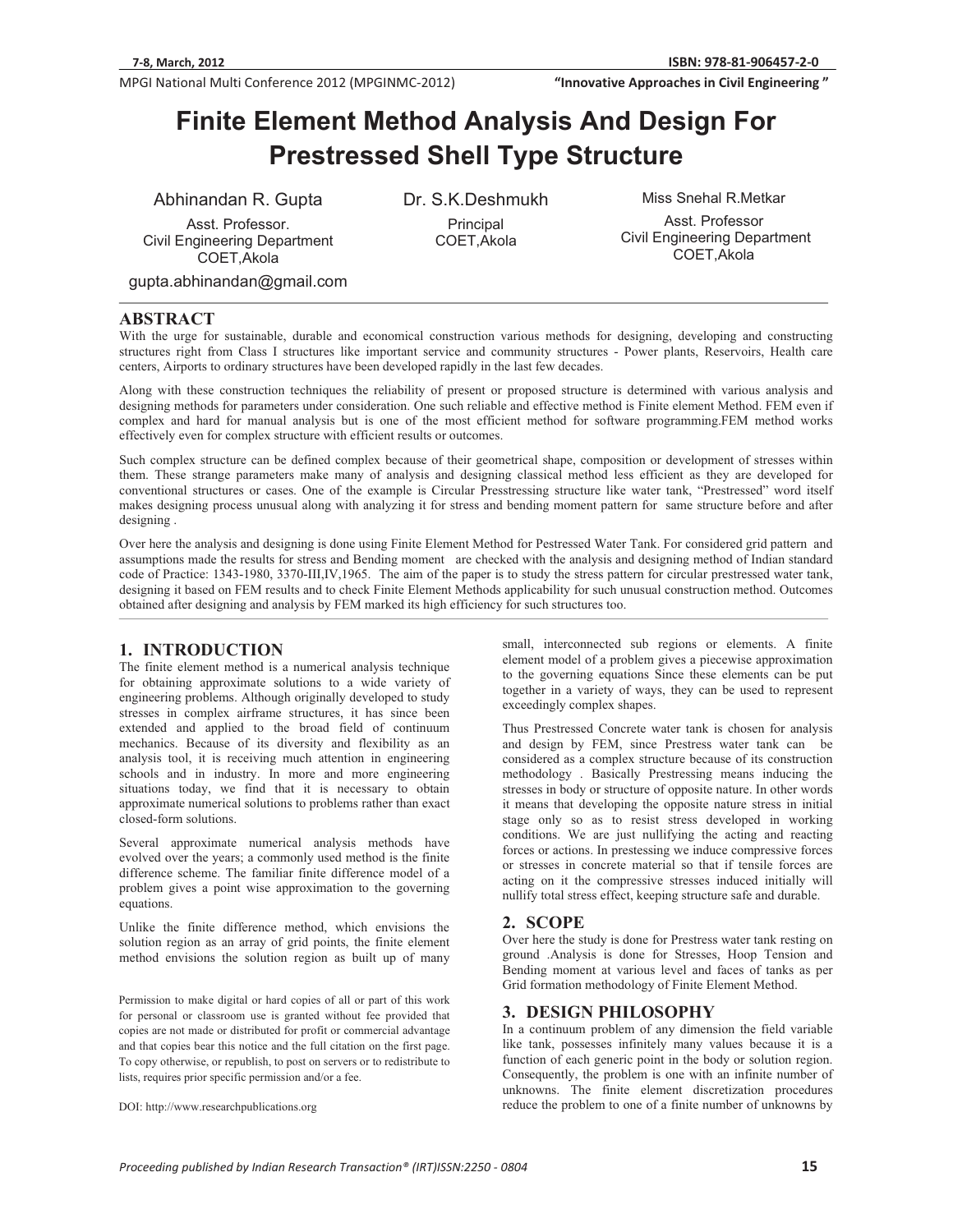dividing the solution region into elements and by expressing the unknown field variable in terms of assumed approximating functions within each element. The approximating functions (sometimes called interpolation functions) are defined in terms of the values of the field variables at specified points called **nodes** or nodal points. Nodes usually lie on the element boundaries where adjacent elements are connected. In addition to boundary nodes, an element may also have a few interior nodes. The nodal values of the field variable and the interpolation functions for the elements completely define the behavior of the field variable within the elements. For the finite element representation of a problem the nodal values of the field variable become the unknowns. Once these unknowns are found, the interpolation functions define the field variable throughout the assemblage of elements.

There are basically three different approaches.

- - To obtaining element properties is called the direct approach because its origin is traceable to the direct
- stiffness method of structural analysis. The direct approach suggests the need for matrix in dealing with the finite element equations. Element properties obtained by the direct approach can also be determined by the variational approach.
- - The variational approach relies on the calculus of variations and involves extremizing a functional.
- - A third and even more versatile approach to deriving element properties has its basis in mathematics and is known as the weighted residuals approach.

In this paper Direct approach is taken into consideration.

### **4. STEPS IN ANALYSIS DONE**

#### **4.1 Discretize the Continuum.**

The first step is to divide the continuum or solution region into elements. A variety of element shapes) may be used, and different element shapes may be employed in the same solution region. In this problem the discretizations is done in the form of 2-D strip with Integral limit 0 to H at base of tank. Since the integral is taken into account each element is 8 noded with interval of  $H/10$  along Y- axis and t along X – axis. Accuracy and approximation depends upon the way and finesse of grid.

### **4.2 Select Interpolation Functions.**

 The next step is to assign nodes to each element and then choose the interpolation function to represent the variation of the field variable over the element. The field variable may be a scalar, a vector.The degree of the polynomial chosen depends on the number of nodes assigned to the element, the nature and number of unknowns at each node, and certain continuity requirements imposed at the nodes and along the element boundaries.

The polynomials are of the general form

$$
w(x) = a_1 + a_2x + a_3x^2 + \cdots + a_{n+1}x^n
$$

The Pascal triangle shown below can be used for the purpose of achieving isotropy, that is, to avoid displacement shapes that change with a change in the local coordinate system

# **81-906457-2-0**



### **4.3 Find the Element Properties.**

Once the finite element model has been established (that is, once the elements and their interpolation functions have been selected), we are ready to determine the matrix equations expressing the properties of the individual elements. Formula below shows the state of stress in an elemental volume of a body under a load. It is defined in terms of three normal stress components sx, sy, and sz and three shear stress components txy, tyz, and tzx. The corresponding strain components are three normal strains ex, ey, and ez and three shear strains gxy, gyz, and gzx. These strain components are related to the displacement components u, v, and w at a point as follows:

$$
\varepsilon_x = \frac{\partial u}{\partial x}, \quad \gamma_{xy} = \frac{\partial v}{\partial x} + \frac{\partial u}{\partial y}
$$

$$
\varepsilon_y = \frac{\partial v}{\partial y}, \quad \gamma_{yz} = \frac{\partial w}{\partial y} + \frac{\partial v}{\partial z}
$$

$$
\varepsilon_z = \frac{\partial w}{\partial z}, \quad \gamma_{zx} = \frac{\partial u}{\partial z} + \frac{\partial w}{\partial x}
$$

The stress–strain equations for isotropic materials may be written in terms of Young's modulus and Poisson's ratio as

$$
\sigma_x = \frac{E}{1 - v^2} [e_x + v(e_y + e_z)]
$$
  
\n
$$
\sigma_y = \frac{E}{1 - v^2} [e_y + v(e_z + e_x)]
$$
  
\n
$$
\sigma_z = \frac{E}{1 - v^2} [e_z + v(e_x + e_y)]
$$
  
\n
$$
\tau_{xy} = G\gamma_{xy}, \quad \tau_{yz} = G\gamma_{yz}, \quad \tau_{zx} = G\gamma_{zx}
$$

# **4.4 Assemble the Element Properties to Obtain the System Equations.**

To find the properties of the overall system modeled by the network of elements we must "assemble" all the element properties. In other words, we combine the matrix equations expressing the behavior of the elements and form the matrix equations expressing the behavior of the entire system.

$$
\sigma_z = v(\sigma_x + \sigma_y)
$$

The constitutive relation for an isotropic material is written as

$$
\begin{bmatrix}\n\sigma_x \\
\sigma_y \\
\tau_{xy}\n\end{bmatrix} = \frac{E}{(1+v)(1-2v)} \begin{bmatrix}\n(1-v) & v & 0 \\
v & (1-v) & 0 \\
0 & 0 & (1-2v)/2\n\end{bmatrix} \begin{bmatrix}\n\varepsilon_x \\
\varepsilon_y \\
v_{xy}\n\end{bmatrix}
$$

Assembling and creating Stiffness Matrix .

 ${f} = [P]{A}$ 

Using shape functions for 2-D eight noded element.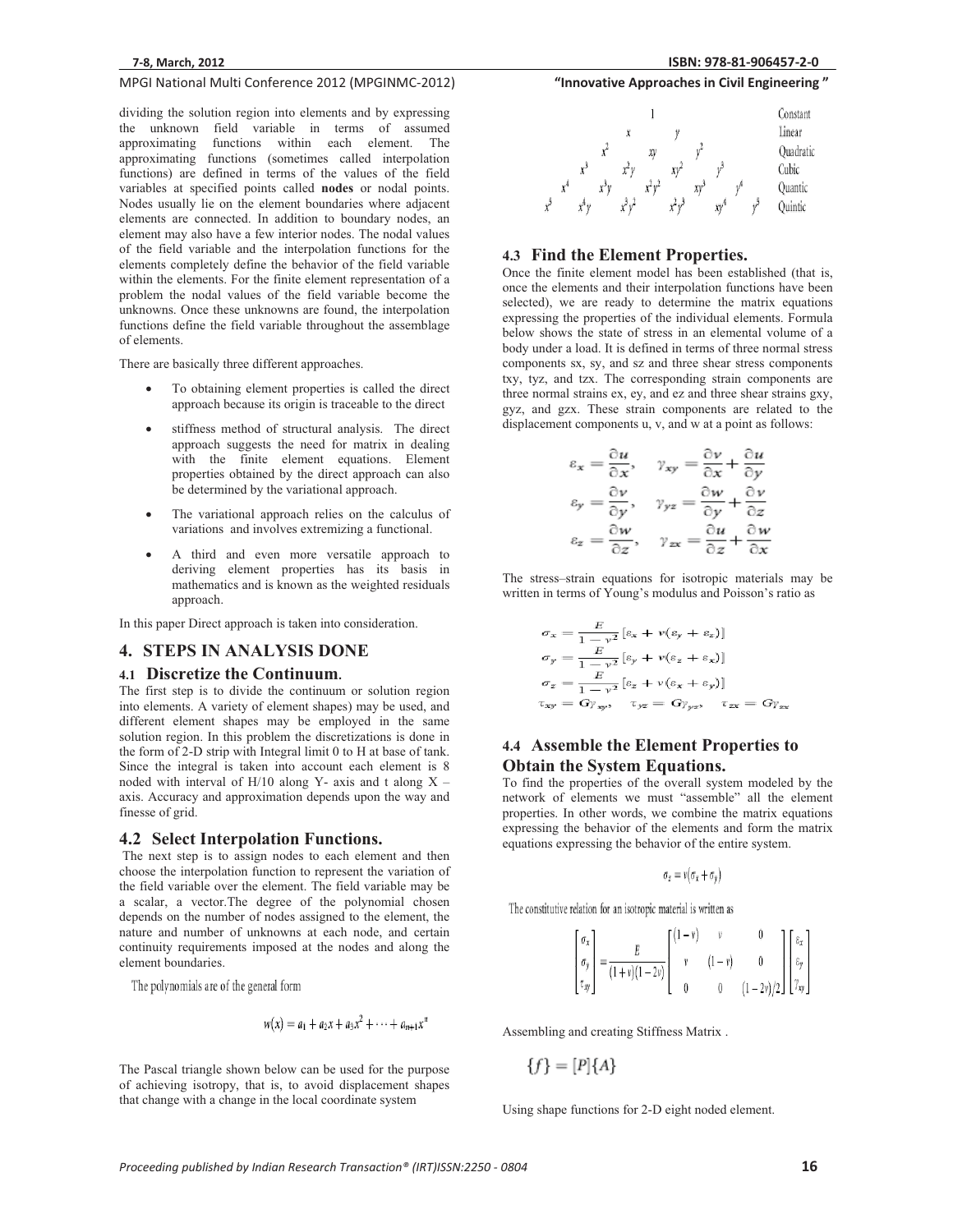

#### **4.5 Impose the Boundary Conditions.**

Before the system equations are ready for solution they must be modified to account for the boundary conditions of the problem. At this stage we impose known nodal values of the dependent variables or nodal loads. The potential energy of the external load in the deformed configuration of the element is written as In Equation {Q\_} represents concentrated loads at nodes and {q} the distributed loads per unit area. Substituting for  ${f}$  T from Equation one obtains

$$
W = -\{D^*\}^{T}\{Q^*\} - \int_a \{f\}^{T}\{q\} da
$$

$$
W = -\{D^*\}^{T}\{Q^*\} - \{D^*\}^{T} \int_a [L]^T\{q\} da
$$

Note that the integral is taken over the area a of the element. The strain energy of the element integrated over the entire volume v, is given as

$$
U = \frac{1}{2} \int_{\nu} {\{\varepsilon\}}^{\mathrm{T}} {\{\sigma\}} \, \mathrm{d}\nu
$$

#### **4.6 Solve the System Equations.**

 The assembly process gives a set of simultaneous equations that we solve to obtain the unknown nodal values of the problem. If the problem describes steady or equilibrium behavior, then we must solve a set of linear or nonlinear algebraic equations.

$$
U = \frac{1}{2} \left\{ D^* \right\}^{\mathrm{T}} \! \left( \int_{\boldsymbol{\nu}} \! \left[ B \right] ^{\mathrm{T}} \! \left[ E \right] \! \left[ B \right] \mathrm{d} \boldsymbol{\nu} \right) \! \left\{ D^* \right\}
$$

The total potential energy of the element is

or

$$
V=\frac{1}{2}\{D^*\}^{\mathbb{T}}\Big(\int_{\mathbb{T}}{[B]}^{\mathbb{T}}[E][B]\,\mathrm{d}\nu\Big)\{D^*\}-\{D^*\}^{\mathbb{T}}\{Q^*\}-\{D^*\}^{\mathbb{T}}\int_a [L]^{\mathbb{T}}\{q\}\mathrm{d}a
$$

 $V = U + W$ 

Using the principle of minimum total potential energy, we obtain

$$
\left(\int_{v} [B]^{\mathrm{T}} [E][B] \mathrm{d}v\right) \{D^*\} = \{Q^*\} + \int_{a} [L]^{\mathrm{T}} \{q\} \, \mathrm{d}a
$$

 $_{\alpha}$ r

$$
[K]\{D^*\}=\{F^*\}
$$

$$
[K]=\int_{\mathbb{R}}[B]^{\mathrm{T}}[E][B]\,\mathrm{d}\nu
$$

and

where

$$
\{F^*\} = \{Q^*\} + \int_{a} [L]^T \{q\} \, \mathrm{d}a
$$

# **81-906457-2-0 "InnovativeApproachesinCivilEngineering"**

### **5. RESULTS & DISCUSSION**

Example was taken under consideration with Dimensions and material grade as follows-

Cylindrical Prestressed water tank – Rigid base resting on Gound :

Intenal Diameter: 30 m

| Avg. wall thickness: | $150 \text{ mm}$ |
|----------------------|------------------|
| Height of tank:      | 7.35 m           |
| Loss ratio $\eta$ :  | 0.75             |

Permissible comp. stress at tanspher: 13 N/mm2

Min. comp. stress in working condition: 1 N/mm<sup>2</sup>

Cubic strength of Conc: 40 N/mm2

- Values obtained using formula given in IS 3370-IV, table no. 9

Hoop tension Nd= Coefficient x wHR.

 $H^2$  / Dt =  $(7.35)^2$  /  $(30 \times 0.15) = 12.00$ 

Density of fluid (water) W= 9810

Moment = Coefficient x w  $H<sup>3</sup>$  Kgm/m

- Values of FEM is done as per the Formula and programme made for the element and structure.Initally the values of Displacemnt is obtained, further integrating double we get Bending Moment ,triple integration gives value of Force i.e Hoop tension .

| Ht<br>Level      | Value of Hoop tension<br>and Bending Moment as<br>per IS-3370-IV |              | Value of Hoop tension<br>and Bending Moment<br>as per FEM analysis |            |
|------------------|------------------------------------------------------------------|--------------|--------------------------------------------------------------------|------------|
|                  | Hoop                                                             | Moment M     | Hoop                                                               | Moment     |
|                  | tension<br>Nd<br>(N/m)                                           | $(N-m)$      | tension Nd<br>(N/m)                                                | $M(N-m)$   |
|                  |                                                                  |              |                                                                    |            |
| 0.0 H            | $-5407.75$                                                       | 0.000        | $-5378.00$                                                         | 0.001      |
| 0.1 <sub>H</sub> | 1258927.11                                                       | $-389.521$   | 1258911.15                                                         | $-382.331$ |
| $0.2$ H          | 218473.60                                                        | 389.521      | 218470.79                                                          | 385.427    |
| 0.3H             | 337444.38                                                        | 779.042      | 337447.89                                                          | 781.127    |
| 0.4H             | 463986.02                                                        | 1168.563     | 463984.00                                                          | 1168.500   |
| 0.5H             | 587283.00                                                        | 5063.774     | 587279.11                                                          | 5060.997   |
| 0.6 <sub>H</sub> | 679214.97                                                        | 8958.986     | 679214.82                                                          | 8955.253   |
| 0.7 <sub>H</sub> | 684622.73                                                        | 10127.54     | 684599.41                                                          | 10129.53   |
| 0.8 <sub>H</sub> | 534286.93                                                        | $-1947.605$  | 534290.57                                                          | $-1950.23$ |
| 0.9 <sub>H</sub> | 228207.5                                                         | $-40510.197$ | 228200.01                                                          | $-40509.2$ |